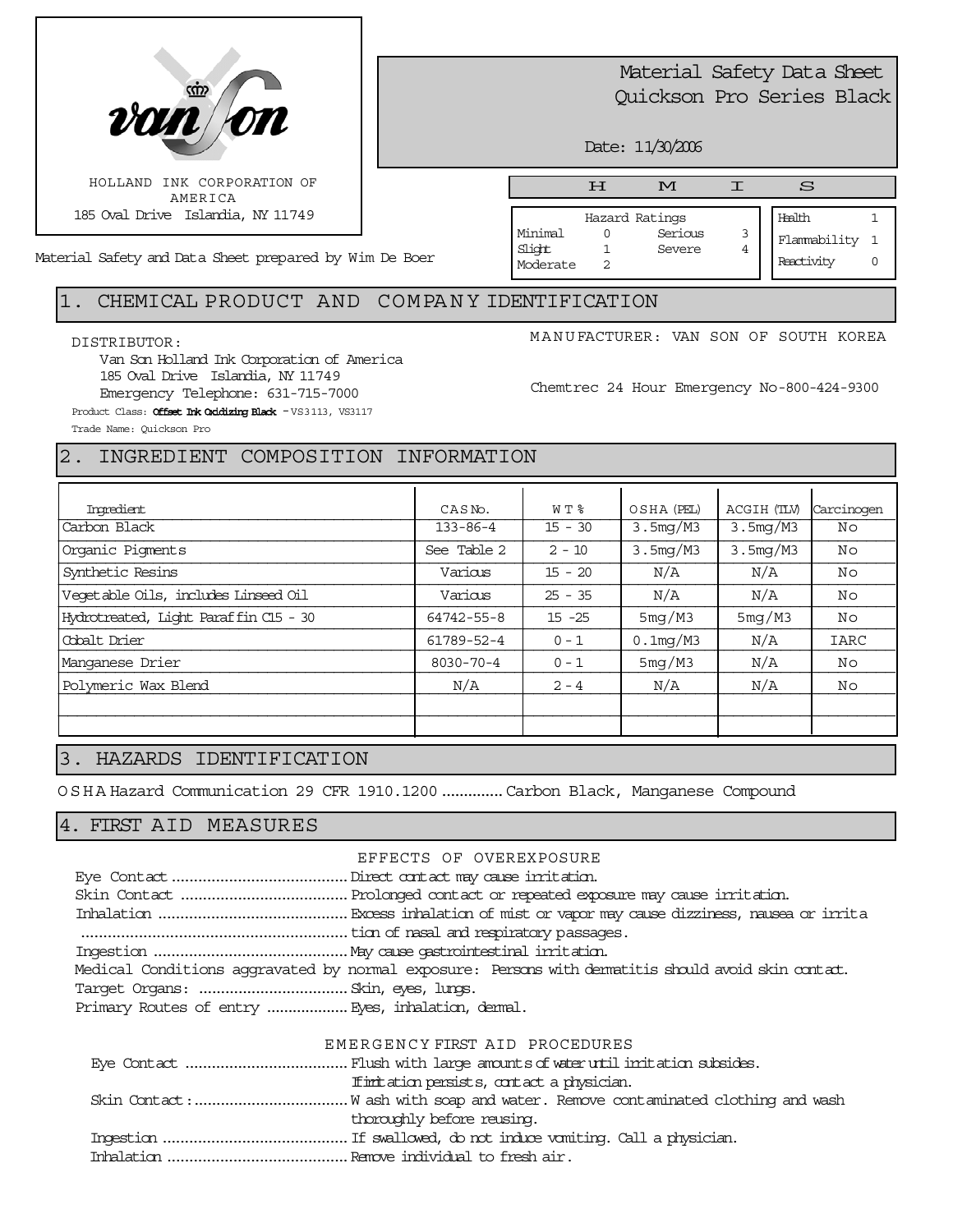#### 5. FIRE FIGHTING MEASURES

| applied to cool exposed closed containers.                                           |
|--------------------------------------------------------------------------------------|
| Unusual Fire and Explosion Hazards Dense smoke may be generated when burning. Carbon |
| Monoxide and Carbon Dioxide generated as combustion products                         |
| Special Fire Fighting Procedures  Self-contained breathing apparatus recommended.    |

## 6. ACCIDENTA L RELEASE MEASURES

Procedure when material spilled or released: W ipe up. Dispose of wipes in approved waste containers. If petroleum Hydrocarbon is used, provide sufficient ventilation. W aste Disposal Method: Dispose of in accordance with Federal, State and Local regulations.

#### 7. HANDLING AND STORAGE

Handling: Avoid storage below 32 & above 90 F. Keep containers closed when not in use. Other Precautions: None required.

 $\mathbb{L}$ 

#### 8. EXPOSURE CONTROLS / PERSONAL PROTECTION

| Ventilation:            | Use sufficient ventilation. |
|-------------------------|-----------------------------|
| Protective Gloves:      | Gloves recommended.         |
| Respiratory Protection: | None required.              |
| Eye Protection:         | Goggles recommended.        |
| Other Protection:       | None recommended.           |

#### 9. PHYSICAL AND CHEMICAL PROPERTIES

| Appearance                    |                | : Viscous Paste | pH-Value                       | $\ddot{\phantom{a}}$ | NÆ           |      |
|-------------------------------|----------------|-----------------|--------------------------------|----------------------|--------------|------|
| Color                         |                | : Various       | Freezing Pt./Range             | $\cdot$              | N/A          |      |
| Odor                          |                | $:$ $\alpha$ by | Boiling Pt./Range              | $\ddot{\phantom{a}}$ | $>500$ F     |      |
| Odor Threshold                |                | $:$ N/A         | Specific Gravity : 1.00 - 1.05 |                      |              | 68 F |
| Volatile Orqanic              |                |                 |                                |                      |              |      |
| Compounds                     |                | $: 12 - 18$     | Autoignition Temp. : N/A       |                      |              |      |
| Evaporation Rate              |                |                 |                                |                      |              |      |
| vs. Butyl Acetate             | $\ddot{\cdot}$ | Slover          | Vapor Pressure                 | $\ddot{\phantom{a}}$ | $< 0.04$ psi | 68 F |
| Vapor Density vs Air: Heavier |                |                 | Solubility in Water            | $\ddot{\mathbf{r}}$  | N/A          |      |
|                               |                |                 |                                |                      |              |      |

#### 10. STABILITY AND REACTIVITY

Product Stability: Stable Conditions to Avoid: Strong oxidizing agents. Avoid storage below 32 & above 90 F. Keep containers closed when not in use.

Hazardous Decomposition Products: Carbon Monoxide, Carbon Dioxide and Smoke.

Hazardous Polymerization: W ill not occur.